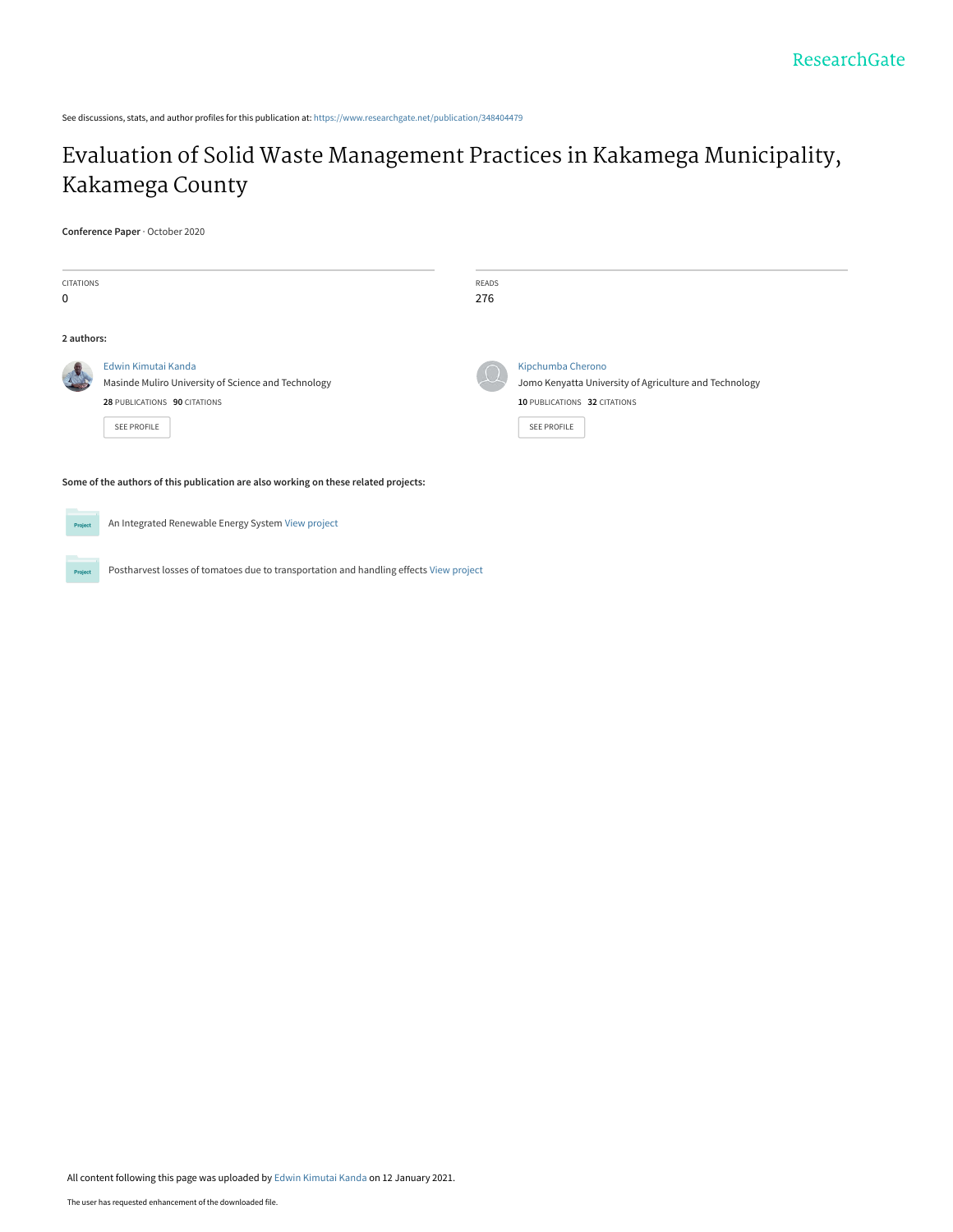# Evaluation of Solid Waste Management Practices in Kakamega Municipality, Kakamega County

E. K. Kanda and K. Cherono

*Abstract***—** Solid waste management is a challenge, particularly in the developing countries. This is aggravated by increased urbanization, population growth and economic development which have increased the rates of solid waste generation in urban areas. The solution to effective solid waste management is the adoption of the 3 R's (reduce, re-use and recycle) which is the bedrock for integrated solid waste management (ISWM). The main aim of this study is to determine the extent of adoption of ISWM practices in Kakamega Municipality of Kakamega County. The study adopted a descriptive research design. Random sampling was used to select a hundred different enterprises within Kakamega Municipality. The research instruments used were questionnaires and Key Informant Interviews (KII). The validity and reliability of the questionnaires were tested using Pilot study conducted on different sets of respondents in the area. The quantitative data was analysed using SPSS 26, while thematic analysis was used to analyse the qualitative data. 85.7% of all the enterprises sampled were commercial with a smaller proportion being educational (7.2%) and health (7.1%). Eighty nine percent of the enterprises had a small number of workers (1-50), with a large proportion (46%) of these enterprises having an age of 5-10 years and an average waste generation rate of 0-10 kg day-1 . Most of the enterprises had information on recycling, but this did not influence their choice regarding recycling of waste. Although the study revealed useful information regarding behavioural aspects of small enterprises towards waste disposal, preliminary findings show that inertia could be a key factor hindering sustainable solid waste disposal practices.

*Keywords***—** composting, sanitary landfill, solid waste recycling, solid waste re-use, source separation.

### I. INTRODUCTION

OLID waste management is a challenge, particularly in the S oLID waste management is a challenge, particularly in the developing countries. This is aggravated by increased urbanization, population growth and economic development which has increased the rates of solid waste generation in urban areas [1]. Kenya, like other developing countries is experiencing increased urbanization more than the general population increase [2]. This poses serious problems in terms of solid waste management.

The integrated solid waste management (ISWM) involves the adoption of sustainable waste management approaches in a hierarchical form with waste reduction being the most desirable option followed by re-use, recycling, resource recovery, incineration and landfilling being the least desirable [3]. The 3R's of reduce, re-use and recycle are important components of IWSM which need to be promoted in order to ensure environmental sustainability. However, this is hardly the case in Kenya, for example, in Kisumu city, the national and County

K. Cherono, Department of Agricultural and Biosystems Engineering, JKUAT (corresponding author phone: +254722800474; e-mail: kcherono@agr.jkuat.ac.ke).

government do not have programmes of reducing household waste generation, especially in informal settlements [4].

The benefits of solid waste re-use and recycling are the creation of employment through opportunities in waste collection, processing, distribution and marketing. As explained by Kinyanjui [5], recovery of recyclables in solid waste is a low-skill job with relatively free entry and low capital requirement. Recycling is the preferred option, if it is possible to recycle some of the waste, to energy production options such as incineration or anaerobic digestion for organic wastes [6]. Recycling is influenced by sociopsychological, technological, legislation or policy and economic factors [7]. These factors affect directly or indirectly the efficiency of recycling programmes.

The efficiency of solid waste recycling is dependent on the effectiveness of source separation. Source separation basically involves sorting the waste streams into various fractions/components that include organic wastes and inorganic wastes such as glass, plastic, metals, among others at the point of generation. In municipal solid waste management, the efficiency of source separation is largely influenced by household behaviour rather than government led initiatives [7]. According to Zhang et al. [8], individuals act or fail to separate their wastes at source based on their personal beliefs about the environment.

Source separation and recycling helps in minimizing the amount of wastes to be ultimately disposed of in a landfill. It also facilities re-use and recycling initiatives since it is easier to manage than mixed wastes. Re-use of solid waste in Kenya is done informally at household level where items such as plastics, paper and card boards are used and sold informally to waste recyclers after they are no longer required while organic wastes are sometimes picked or bought by farmers for making compost [9]. Recycling and re-use in Kakamega County is very low as indicated in the Kakamega County Integrated Development plan (KCIDP) of 2018-2022 [10]. Kinyanjui [5], attributed the low re-use and recycling of inorganic wastes among households in Thika to inadequate information about recycling and inaccessibility to buying points/locations. Generally, in low income countries, recycling is facilitated by informal players which are driven by the market value of the recyclables [11]. Recycling in developed countries mostly utilize kerbside recycling approach where the wastes are collected and sorted for processing while in developing countries, the recycling is

E. K. Kanda, Department of Civil and Structural Engineering, MMUST (email: kandaedwin@gmail.com).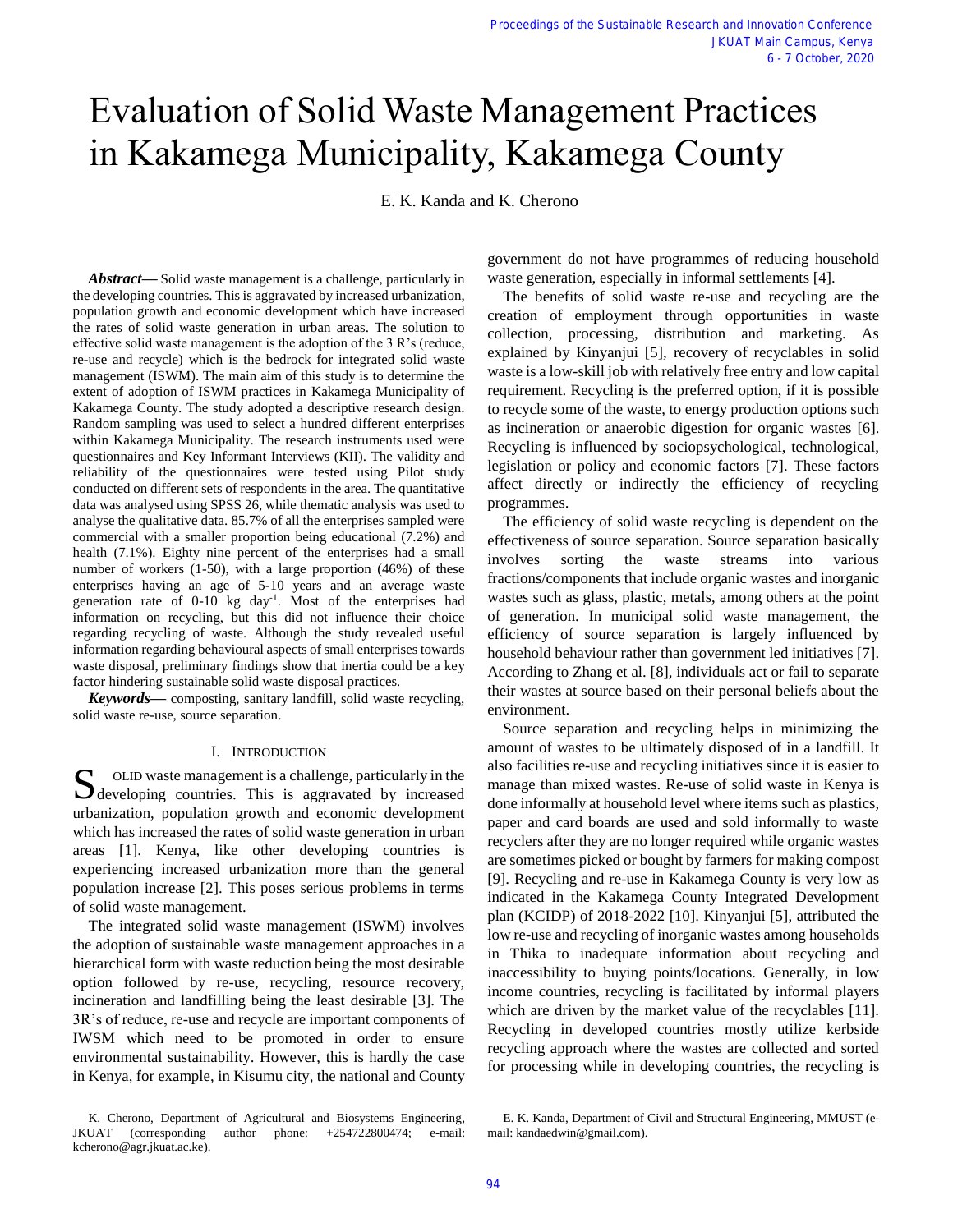carried out by low-income individuals who scavenge the waste at transfer stations or dump sites and sold to recycling shops or middlemen [12, 13].

Recovery of resources from solid wastes should be encouraged from a policy perspective in developing nations as it contributes to the development of organized solid waste management through reduction of the quantities for disposal [14]. This can be achieved by sorting the wastes at collection points [9, 14]. However, there is minimal source separation of wastes in Kenya at household, commercial, institutional, and industrial areas [3]. Mukui [15] reported that only a quarter of households in Nyeri town practice source separation of solid wastes. Similarly, Munala and Moirongo [16] found that source separation of wastes is rarely practised in Kisumu city. Therefore, there is need to determine the source separation and recycling practices in Kenyan towns and understand the factors influencing the recycling initiatives. This study, thus, aimed at determining the status of source separation and recycling of solid waste in Kakamega municipality in Western Kenya. Kakamega municipality was chosen because it is the headquarters of Kakamega County and it is the second most populous (projected population of 2.2 Million by 2020) County in Kenya after the capital, Nairobi [10]. This study would help in identifying the status of source separation and recycling in Kakamega Municipality which is useful in planning sustainable solid waste management options in the County. The findings can also be correlated to towns or Counties with similar characteristics.

# II. MATERIALS AND METHODS

### *A. Study Area*

Kakamega Municipality which consists of Kakamega urban and peri-urban area have a projected population for 2020 as 91,502 and 29,313, respectively (KCG, 2018). This population represents a triple increase from the 2009 values.

# *B. Sample size and sampling techniques*

Random sampling was used in this study. The study focused on commercial, health and institutional enterprises. A total of 140 Questionnaires were administered to owners or workers in business enterprises, educational and health institutions. Key informant interviews were conducted from key personnel in charge of public health/environmental sanitation in County Government/Municipality.

# *C. Data analysis*

The data from the questionnaires was analysed using SPSS 26 (IBM, USA) and results presented in graphical form. Interaction of different categorical variables was assessed at 95% confidence intervals.

# III. RESULTS AND DISCUSSION

*A. Waste generation and handling practices across different enterprises*

# **Enterprise characteristics**

Majority of the enterprises were dealing with commercial

activities (94.6%) while Health and Educational institutions were the minority (Table 1). Kakamega municipality is fast growing due to devolution and as such, businesses are growing rapidly which means increases in commercial solid wastes. The average cost of solid waste collection was KES 200 and KES 1675 for commercial and Educational institutions respectively as shown in Table 1. Sibanda, Obange and Awuor [17] found solid waste management fees for institutions in Kisumu city to be as high as KES 7000 per month. The possible explanation for the high solid waste management cost in Kisumu compared to Kakamega is that the former is a city with large quantities of solid wastes generated.

|  |  | Table 1. Categories of enterprises |
|--|--|------------------------------------|
|  |  |                                    |

| Category    | Proportion<br>(%) | Cost paid for solid waste collection (KES<br>Per month). |  |  |
|-------------|-------------------|----------------------------------------------------------|--|--|
| Commercial  | 94.6%             | 201.5                                                    |  |  |
| Health      | 85.7%             | 16.67                                                    |  |  |
| Educational | 100.0%            | 1675                                                     |  |  |

Relationship between enterprise size, waste output and age Majority of the commercial, educational and health enterprises were between  $5 - 10$  years old which can be attributed to the formation of the devolved system of government as established in the Constitution of Kenya in 2010. The number of employees working in the enterprises increased with the age of the firms (Fig. 1).



Fig. 1 Relationship between Age of enterprises and the number of workers



Fig. 2 Relationship between solid waste generation rate and number of employees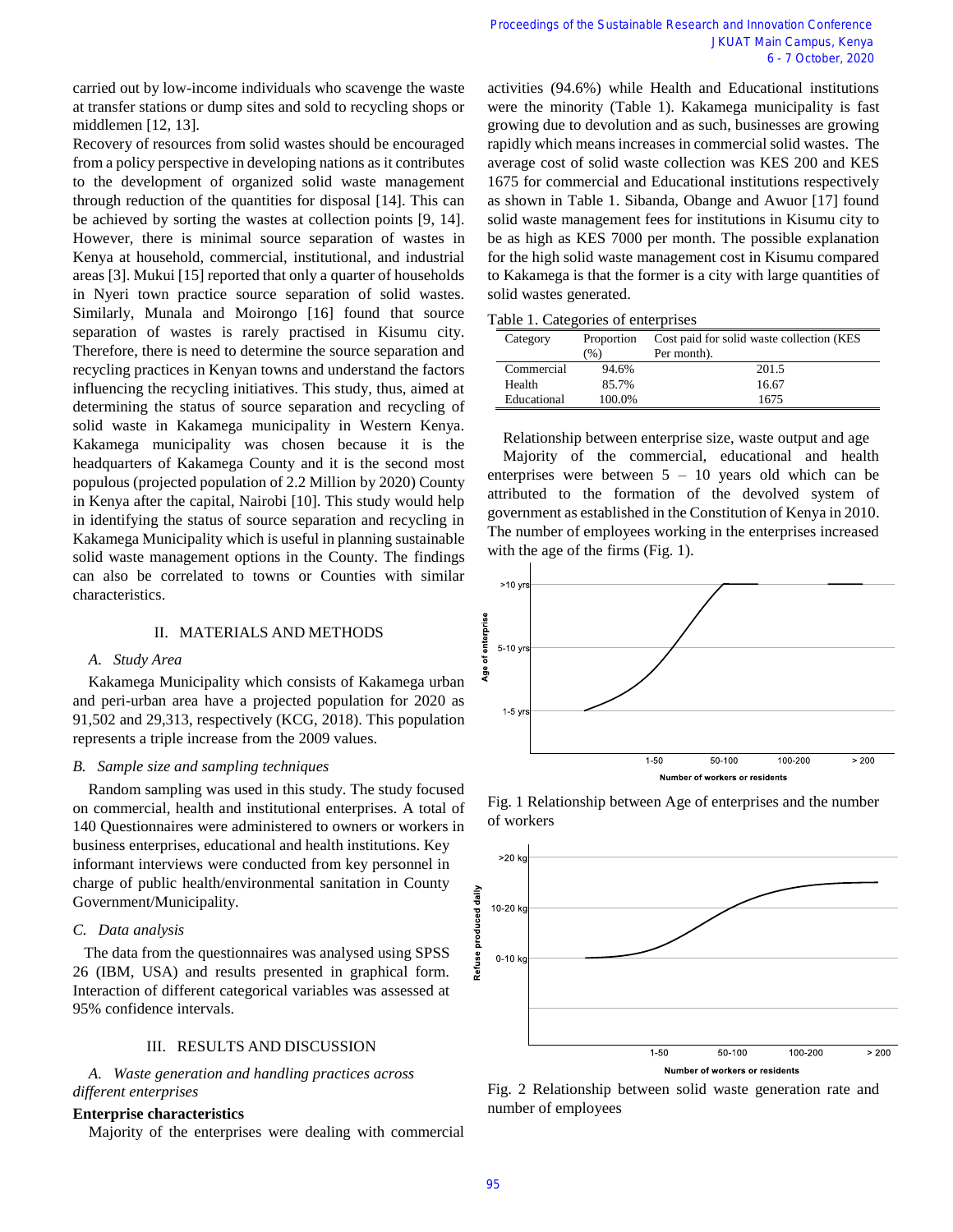The quantity of solid waste generated increased exponentially with increase in the number of workers and the age of the enterprise (Fig. 2). The number of workers in an enterprise is a measure of the size of the organization and consequently the amount of wastes generated.

#### **Waste generation and handling practices**

Organic waste (food and paper/carton) forms the second and third largest bulk of waste generated respectively (Fig. 3). The mixed waste formed a significant bulk (60%) of the waste generated, and therefore sorting of waste within enterprises should be a first line approach in improving the outcomes of waste management practices. Mixed wastes in this study included solid wastes which were not categorized and were found lumped together in the collection container. This study has demonstrated that a significant proportion of the enterprises do not practice sorting of waste at point of generation as will be discussed in the following sections of this study. Sorting of solid waste at source is important if re-use and recycling is to be effective.





Fig. 3 Types of solid wastes generated in Kakamega Municipality

Fig 4. Waste collection in Kakamega Municipality

All health and educational institutions and majority of commercial enterprises collect and dispose their wastes in dustbins within their premises (Fig. 4). About 15% of commercial enterprises do not dispose their wastes in bins (Fig.

5) and thus this should be a focus of solid waste management strategies such as awareness campaigns.



Fig. 4 Solid waste collection and disposal in bins among enterprises in Kakamega Municipality



Fig. 5 Solid waste disposal in dust bins among enterprises in Kakamega Municipality

The average quantity of solid waste generated in Kakamega Municipality was 8.2 kg/day (Fig. 6). A significant number of organizations generate waste in small quantities. This could be attributed to a significant proportion of the enterprises being small organizations with a small group of employees.



Fig. 6 Solid waste generation rate in Kakamega Municipality

Majority of enterprises do not throw their solid wastes in the bush, as indicated in Fig. 5. Most enterprises collect their waste within their premises despite them being willing to pay higher amounts to other organizations for waste collection services. Therefore, services or frequency of collection of waste by external organizations (county and private organizations), should be improved to limit the occurrence of improper waste management/disposal practices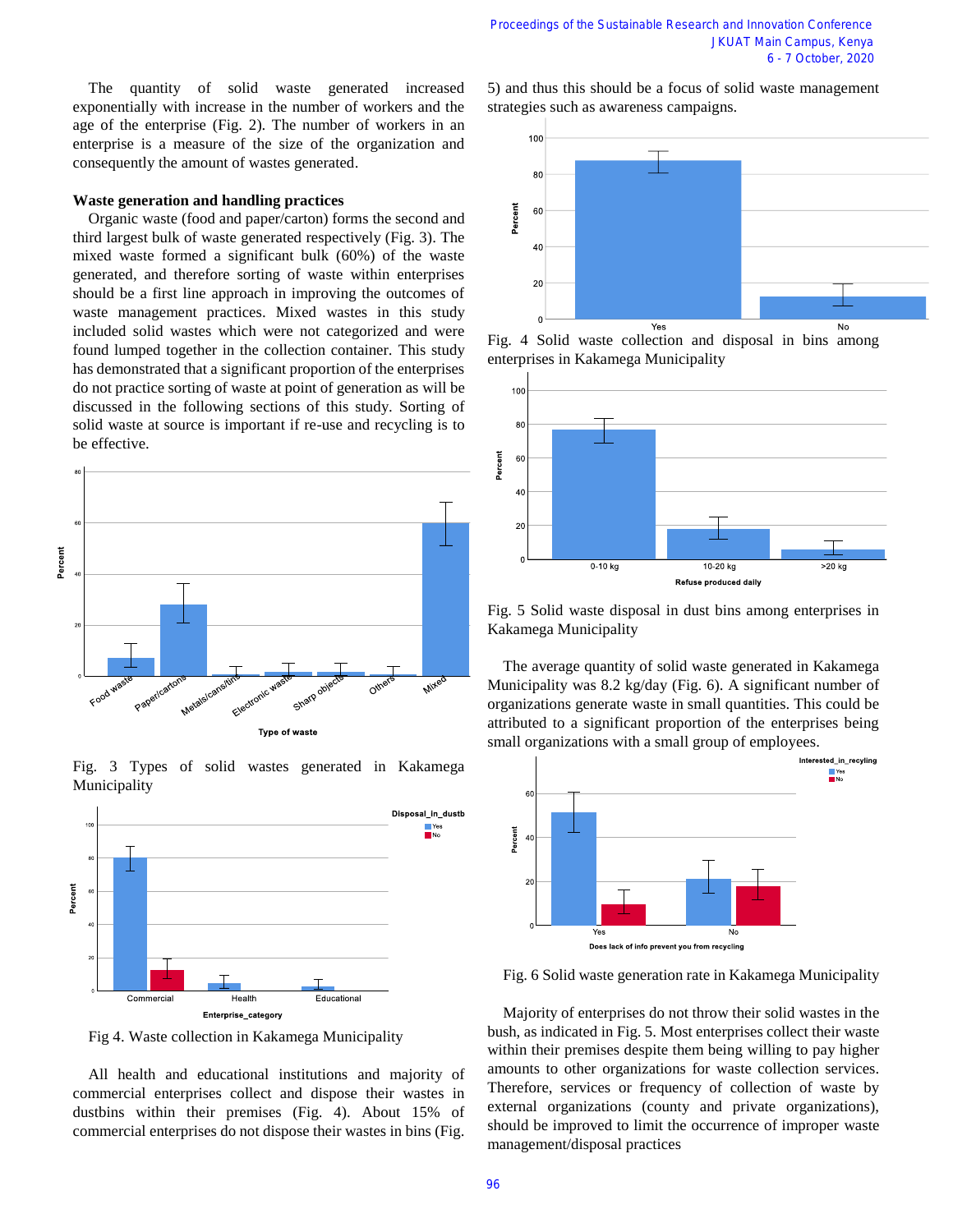Solid waste collection frequency is a good indicator of efficiency of solid waste management practice as it indicates the level of awareness on those concerned on the importance of maintaining a clean environment [18]. County staff accounted for the organization that collected waste most frequently (daily) compared to both private and self (Fig. 7). This is a plus for the solid waste management service delivery in the Municipality and it prevents the hazards associated with uncollected refuse littering the streets such as flies, odours and un-aesthetic environment. From key informant interviews, it was established that the County Government of Kakamega has contracted a private firm to handle solid waste collection services in the Municipality. This is can be used as a case study on privatepublic partnerships (PPP) in solid waste management.



Fig. 7 Solid waste collection frequency in Kakamega Municipality

# *B. Attitudes towards recycling*

# **Relationship between waste generation, sorting and composting**

Source separation of solid waste is an important aspect of integrated solid waste management. In Kakamega municipality, majority (55%) of the enterprises do not sort their waste at the point of generation (Fig. 8). This brings about difficulties in managing the waste downstream. Similarly, composting of organics is only practiced by a minority of the enterprises. About 10% all respondents compost the organic fraction of the solid waste. The low practice of composting could be attributed to inadequate knowledge and marketing of the final product which is a challenge facing most cities and towns in sub-



Saharan Africa [19].

Fig. 8 Source separation of solid wastes and composting of

organics in Kakamega Municipality

Another possible reason why composting is rarely practiced is because the enterprises comprise urban dwellers with no gardens as found by [20] in Kikuyu municipality in Kiambu County in Kenya.

# **Perceptions towards reuse and reduction**

A higher proportion of enterprises reuse packaging materials (Fig. 9). Waste reduction practice of using less packaging material is not well practiced by enterprises in the municipality. It appears that is easier to reuse packaging than use less packaging materials which could be attributed to most of the enterprises selling consumer goods which have been prepackaged at manufacturer's level. Therefore, the practice of 'use less to dispose less' should be aimed at manufacturers of consumer goods. The findings of this study concurred with those found in Zimbabwe by Jerie and Tevera [21] where majority of the informal sector enterprises prefer recycling than



waste reduction practices.

Fig. 9 Re-use and waste minimization practice in Kakamega municipality

# **Interest towards recycling and failure to recycle: The recycling gap**

A higher proportion of enterprises (53%) are interested in recycling but lack of information on recycling prevents them from recycling (Fig. 10). Information on recycling clearly influences the interest in recycling and will nudge enterprises to actively undertake recycling practices as illustrated by the low re-use and recycling rate (Fig. 9) . While dissemination of information on solid waste management is important, this is hardly the case in Kakamega Municipality. Curiously, the County Environmental Authority established under the Kakemega County Environmental Act, 2014 is mandated to offer training and disseminate information regarding proper solid waste management practices. Kinyanjui [5] found that 93% of respondents faulted Kiambu County of not availing information on importance of integrated solid waste management practices. Organizations/individuals are more likely to participate in recycling programmes when they get information on the benefits of recycling, how to separate the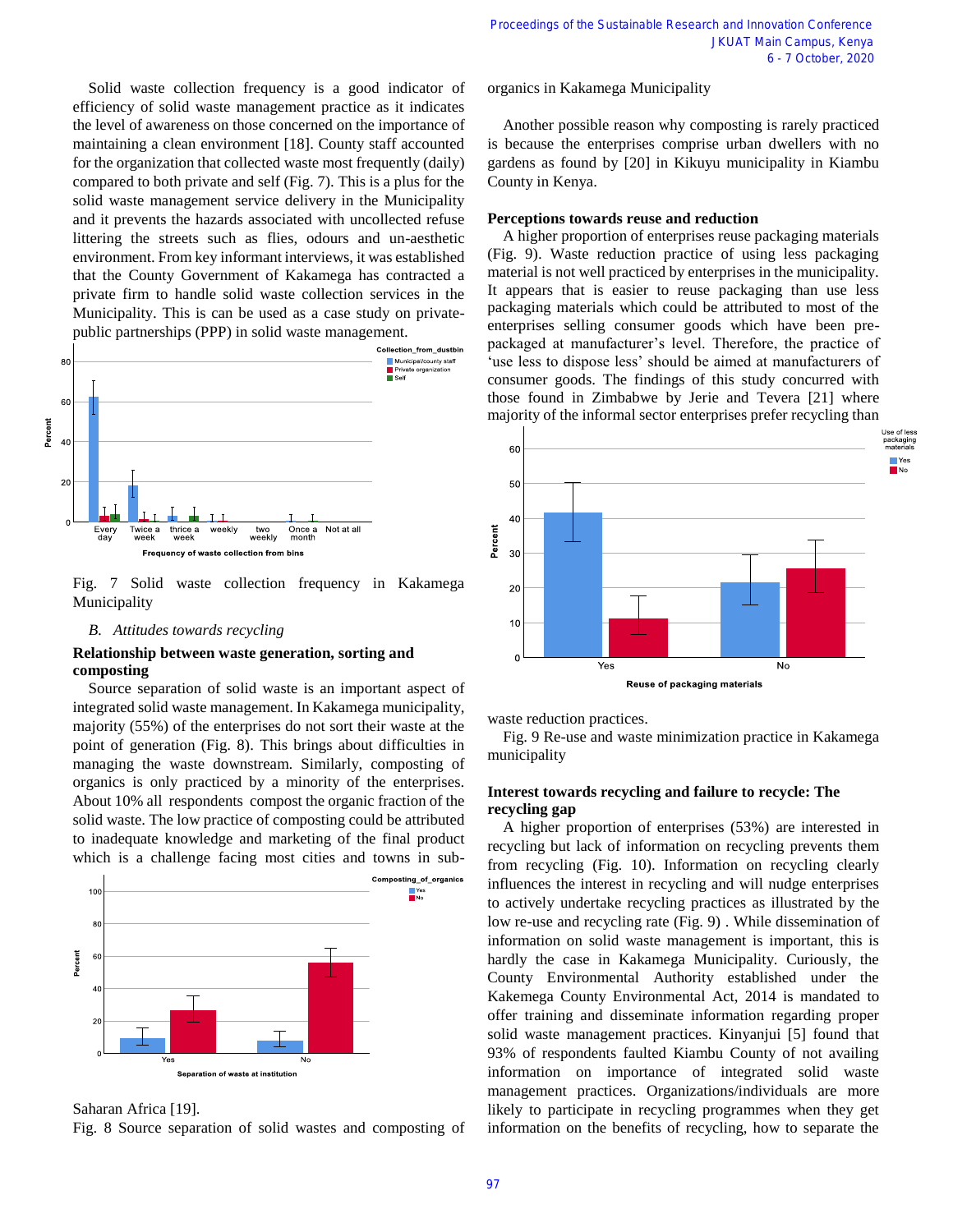waste and participation in the design of solid waste recycling programmes [22]. Therefore, the onus is on those tasked with solid waste management to upscale awareness programmes on importance of recycling as an integrated solid waste



Fig. 10 Availability of information on recycling and interest in recycling of solid waste

#### **Perception towards the management of recycling activities**

The recycling dealers take significantly higher recyclable materials than nearby recycling shops (Fig. 11). Majority of the wastes are not sorted at source and this probably explains the high percentage of recycling dealers as they would sort them for the valuables they require. Unsorted solid waste is an





The willingness to pay for recycling activities is necessary if integrated solid waste management is to be achieved. In Kakamega municipality, a significant proportion of the enterprises perceive the county government as the best choice for managing recycling practices, with most of organizations willing to pay little to nothing for recycling services (Fig. 12). Majority (22%) of the organizations are willing to pay between KES 50 and KES 100 per month for recycling programmes. This could be attributed to majority of the enterprises being relatively younger and smaller and therefore, do not have the necessary financial capacity to engage in environmental activities. The majority of organizations preferring the County government to manage solid waste recycling can be attributed to their positive perception on the collection frequency (Fig. 7) done by the private firm contracted the County Government to



handle solid waste collection services.

Fig. 12 Willingness to pay for recycling programmes in Kakamega Municipality

### IV. CONCLUSION

This study sought to evaluate the solid waste management practices in Kakamega Municipality. It was established that integrated solid waste management practices of waste minimization and re-use and recycling is still low in the municipality. This is attributed to inadequate source separation of solid waste which is compounded by the fact that most of the wastes generated are mixed. Recycling practices is hindered by lack of information on recycling. The County Government should invest in public private partnerships to manage recycling programmes such as training, awareness campaigns. Incentives should be provided to enterprises which practice waste reduction at source and also those which practice recycling.

#### **REFERENCES**

- [1] S. Vassanadumrongdee and S. Kittipongvises, *Factors influencing source separation intention and willingness to pay for improving waste management in Bangkok, Thailand.* Sustainable Environment Research, 2018. **28**: p. 90-99.
- [2] T.N. Haregu, A.K. Ziraba, I. Aboderin, D. Amugsi, K. Muindi and B. Mberu, *An assessment of the evolution of Kenya's solid waste management policies and their implementation in Nairobi and Mombasa: analysis of policies and practices.* Environment and Urbanization 2017. **29**(2): p. 515-532.
- [3] NEMA, *The national solid waste management strategy*. 2014, National Environment Management Authority: Nairobi, Kenya.
- [4] J. Gutberlet, J.-H. Kain, B. Nyakinya, M. Oloko, P. Zapata and M.J.Z. Campos, *Bridging weak Links of solid waste management in informal settlements.* Journal of Environment & Development, 2017. **26**(1): p. 106-131.
- [5] J.N. Kinyanjui, *Challenges and opportunities of inorganic solid waste reuse and recycling in Thika town, Kiambu County*. 2014, Kenyatta University: Nairobi, Kenya.
- [6] K. Rousta, *Household waste sorting at the source: A procedure for improvement* 2018, University of Borås: Borås, Sweden.
- [7] F. Amini, J. Ahmad and A.R. Ambali, *The influence of reward and penalty on households' recycling intention* APCBEE Procedia, 2014. **10**: p. 187-192.
- [8] W. Zhang, Y. Che, K. Yang, X. Ren and J. Tai, *Public opinion about the source separation of municipal solid waste in Shanghai, China.* Waste Management & Research, 2012. **30**(12): p. 1261-1271.
- [9] S.G. Waweru and E.K. Kanda. *Municipal solid waste management in Kenya: A comparison of middle income and slum areas*. in *International Conference on Disaster Risk Reduction & Conflict Resolution for Sustainable Development*. 2012. Masinde Muliro University, Kenya.